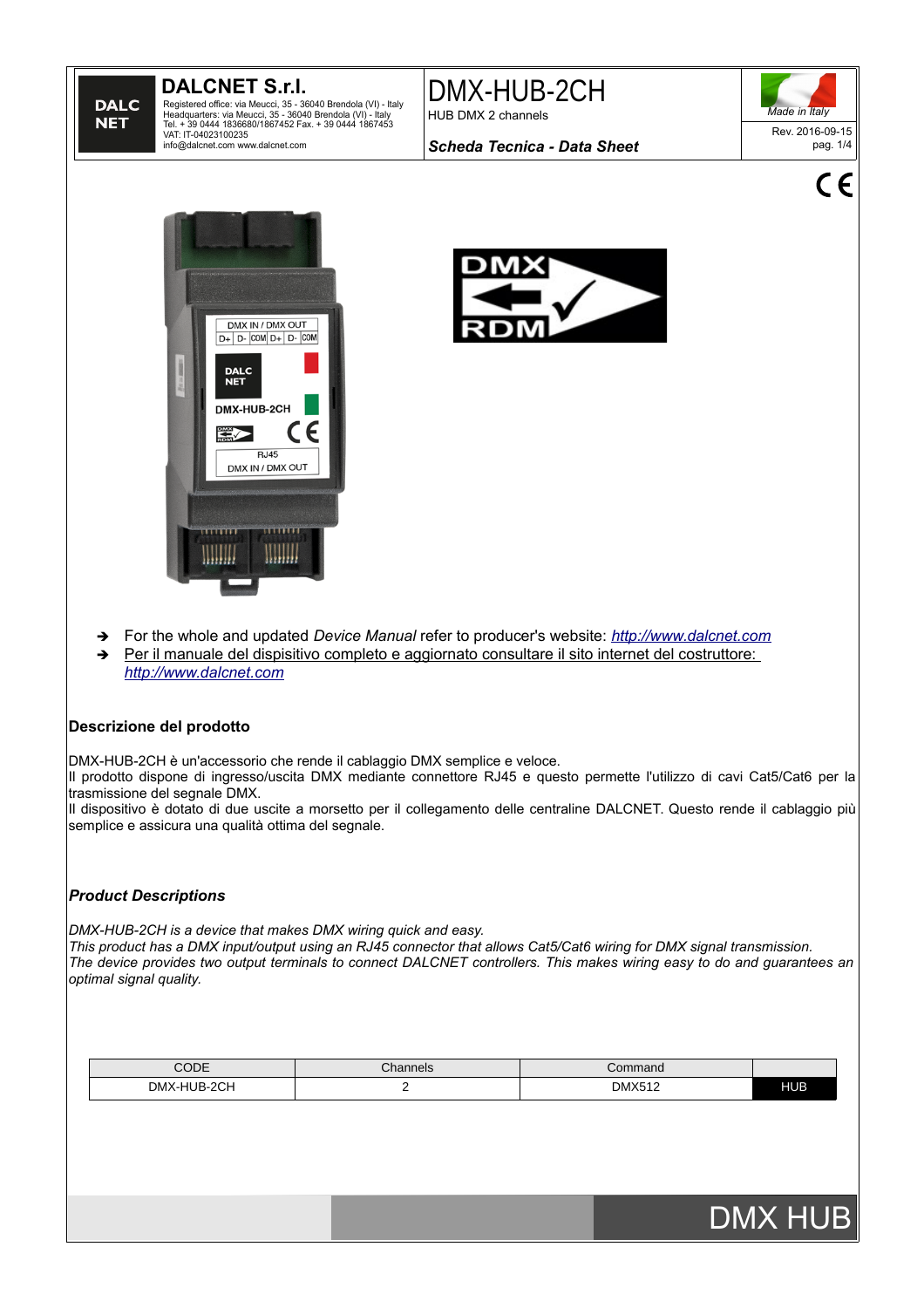**DALCNET S.r.l.** Registered office: via Meucci, 35 - 36040 Brendola (VI) - Italy<br>Headquarters: via Meucci, 35 - 36040 Brendola (VI) - Italy<br>Tel. + 39 0444 1836680/1867452 Fax. + 39 0444 1867453<br>VAT: IT-04023100235<br>info@dalcnet.com www.dalc DMX-HUB-2CH HUB DMX 2 channels



*Scheda Tecnica - Data Sheet*

## **Standard di riferimento -** *Reference Standards*

| <b>IEC 61547</b> | Equipment for general lighting purposes - EMC immunity requirements                                                                                      |  |
|------------------|----------------------------------------------------------------------------------------------------------------------------------------------------------|--|
| ANSI E1.11       | Entertainment Technology - USITT DMX512-A - Asynchronous Serial Digital Data Transmission<br>Standard for Controlling Lighting Equipment and Accessories |  |
| IANSI E1.20      | Entertainment Technology-RDM-Remote Device Management over USITT DMX512 Networks                                                                         |  |

### **Installazione -** *Installation*



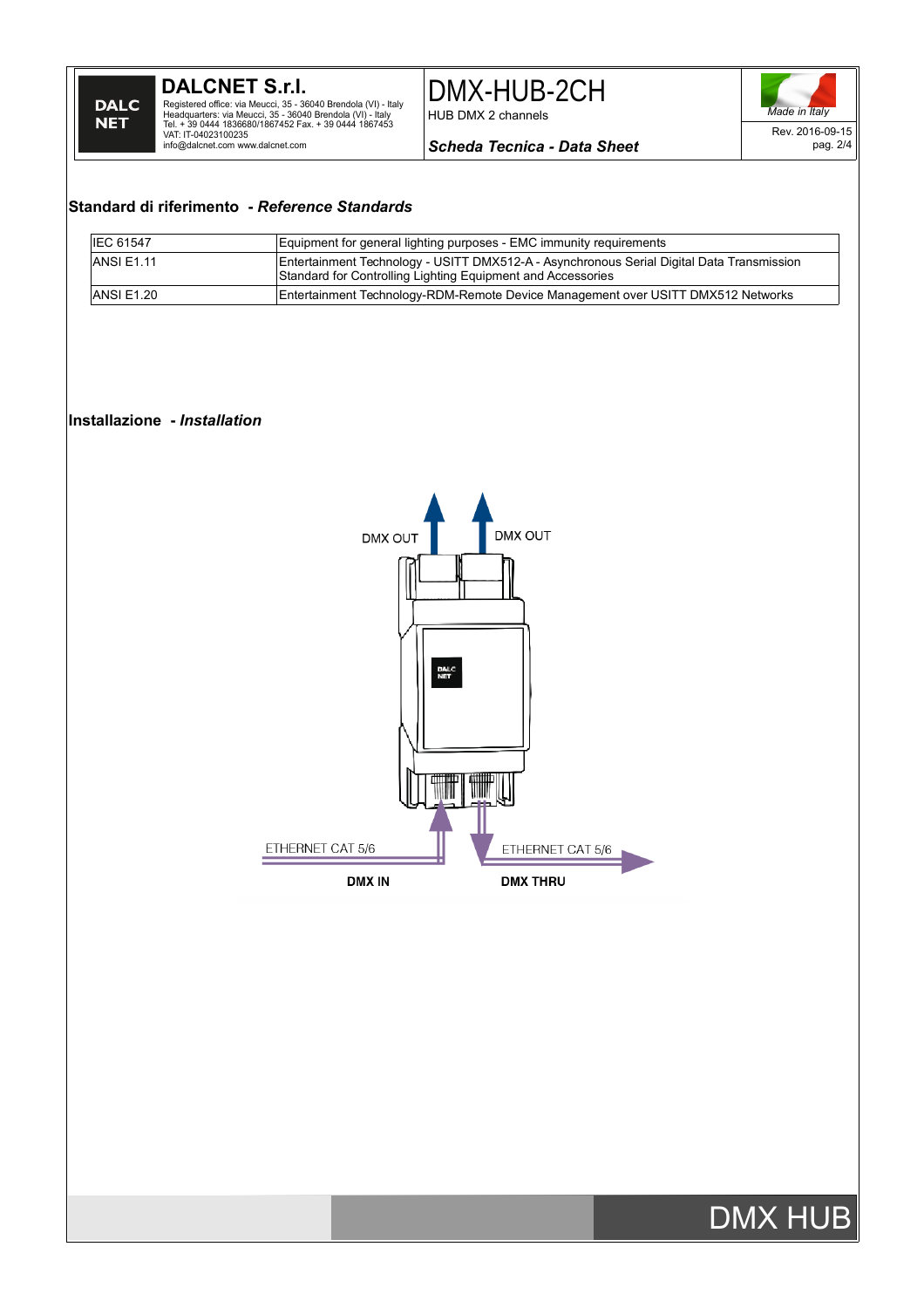# **DALCNET S.r.l.**



Registered office: via Meucci, 35 - 36040 Brendola (VI) - Italy Headquarters: via Meucci, 35 - 36040 Brendola (VI) - Italy Tel. + 39 0444 1836680/1867452 Fax. + 39 0444 1867453 VAT: IT-04023100235 info@dalcnet.com www.dalcnet.com

DMX-HUB-2CH HUB DMX 2 channels



*Scheda Tecnica - Data Sheet*

### **Rules for using Ethernet cables**

4-twisted pair ISO/IEC 11801 Category 5 or higher cable wire pair numbering and color in accordance with ANSI/TIA/EIA-568 scheme T568B.

Using Ethernet standard cables for Ethernet 10base-T/100base-T, known as Cat5, Cat5e or Cat6, may be used for DMX in many circumstances with identical results to EIA-485 cable.

|   | <b>Pin   Function</b> | DMX pin | Color               |
|---|-----------------------|---------|---------------------|
| 1 | Data 1 +              | Pin 3   | <b>White/Orange</b> |
| 2 | Data 1 -              | Pin 2   | Orange              |
| 3 | Data $2 +$            | Pin 5   | <b>White/Green</b>  |
| 4 | Optional DC+ (eg. 5V) |         | <b>Blue</b>         |
| 5 | Optional DC+ (eg. 5V) |         | <b>White/Blue</b>   |
| 6 | Data 2 -              | Pin 4   | Green               |
| 7 | Common (0V)           | Pin 1   | <b>White/Brown</b>  |
| 8 | Common (0V)           | Pin 1   | <b>Brown</b>        |



Wires 4 and 5 are used for various purposes in other wiring standards, including telephone ringing voltage. Some DALCNET products require low voltage DC power may use these wires for this purpose. Because of these various uses, misplugging unlike systems could cause serious damage.

The cable must be suitably mechanically protected from abrasion and crushing. Cat5 cables are not very physically robust. Do not use them unless they are well protected.

The cable must not be subjected to repeated bending. Cat5 cables have stiff cores that will break after a few flexings.

There must be no sources of high-energy electromagnetic interference nearby. Cat5 cables (the unshielded type, which is the most common) do not provide the same degree of protection from interference as a proper EIA-485 shielded cable.

Ethernet cable cores are small-gauge and fragile and are not suited to screw-down connectors and terminals. The action of screwing down on to a cable core will often break it or weaken it so it breaks later. Cat5 and similar wire should only be terminated in insulation-displacement connectors or in pressure terminals with protective leaves suitable for fine-gauge signal wires. The cable should be secured so that no mechanical strain is put on the cores.

The maximum length recommended for Cat5 cable used for DMX is shown as 90m. In practice the cable is capable of somewhat longer distances when carrying DMX signals. The 90m value is given for a different reason: it ensures that if a system is built based on Cat5 cable it is potentially possible to upgrade it later to carry Ethernet signals.

However, in the meantime, limiting the cable length to 90m means that it may be possible to upgrade. If Cat5 cable are run longer than 90m then it will not be possible to re-utilise them to carry Ethernet later.

*Warning:* Accidental connection to non-DMX512 equipment likely to be encountered (e.g., an Ethernet Hub at a patch bay) may result in damage to equipment.

Ethernet cable used for DMX512 and wired on RJ45 connectors must not be plugged into either Ethernet equipment, such as hubs, switches, computers, modems or data terminals nor into telephone equipment. Such connections may cause severe damage or malfunction.

Ensure that Ethernet cables wired for DMX512 are clearly marked to advise users against mis-plugging with incompatible equipment. Particular attention should be given to patch bay systems in proximity to similar Ethernet patch bays.